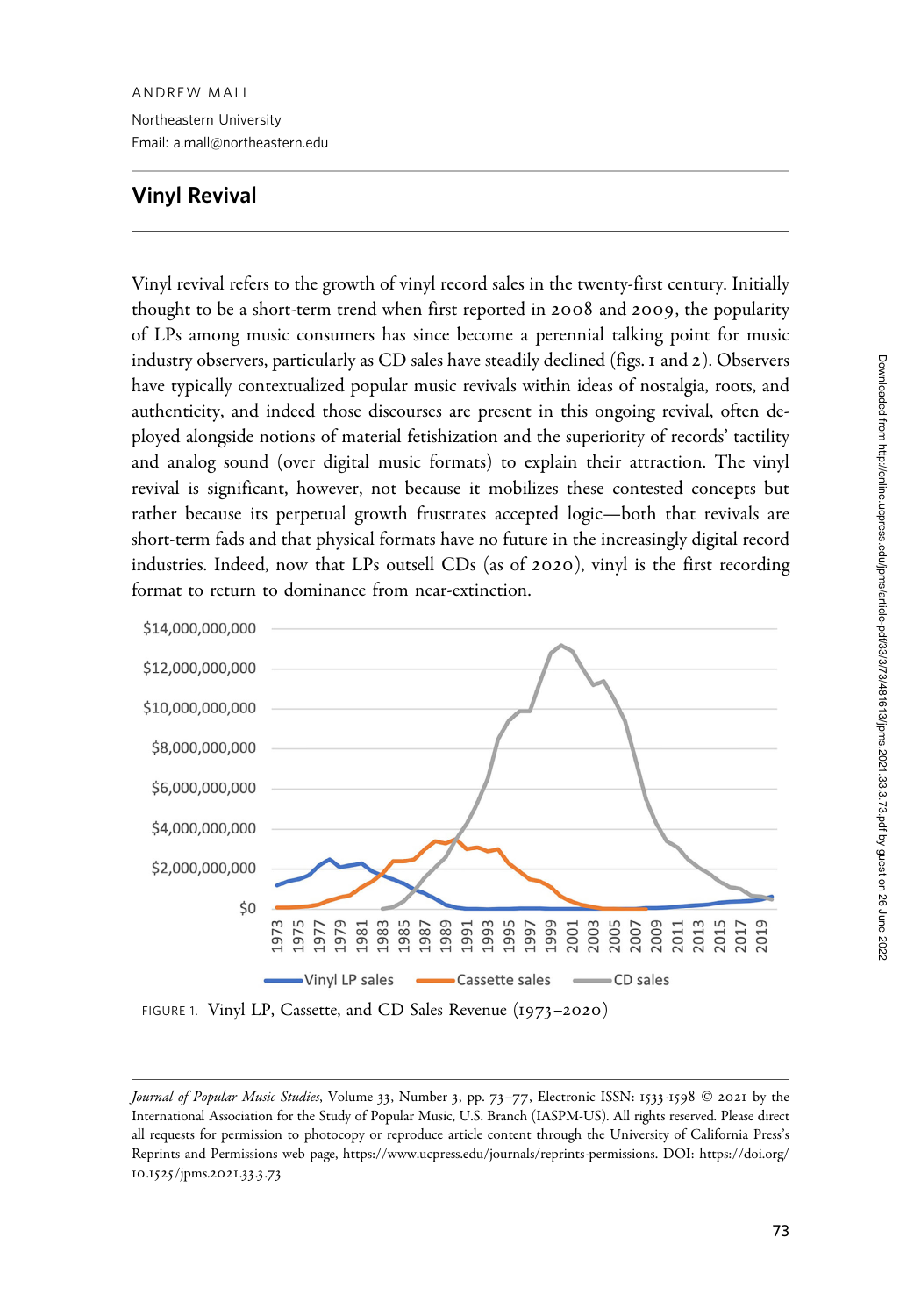

FIGURE 2. Vinyl LP, Cassette, and CD Sales as a Percentage of Total Revenue (1973–2020)

According to sales data provided by the Recording Industry Association of America (RIAA), vinyl LP sales in the United States peaked at \$2.5 billion in 1978.<sup>1</sup> LP sales fell as cassette sales increased, overtaking LPs in 1983. CDs were introduced in late 1982, growing to outsell LPs by 1987 (\$1.6 billion to \$793.1 million) and cassettes by 1991  $(\$4.3)$  billion to  $\$3.0$  billion; figs. 1 and 2).<sup>2</sup> The CD reached meteoric sales heights throughout the 1990s: spurred by reissues and the major record labels' marketing campaign for consumers to replace their record collections with the newer format, sales peaked at \$13.2 billion in 2000, the driving force behind the RIAA's cumulative \$14.6 billion revenue peak in 1999. LPs remained largely forgotten, bottoming out at \$10.6 million in 1993 and routinely selling in the tens of millions of dollars (compared to the multiple billions of dollars of CD sales from 1988 onwards).

At the turn of the twenty-first century, vinyl records remained a steady if insubstantial component of recorded music revenue, largely sustained by otherwise unrelated niche markets catering to club DJs, high-end analog audiophiles, and the DIY indie underground.<sup>3</sup> A side effect of the major labels' very successful CD replacement campaign was the massive glut of used LPs that flooded the secondary market, as most consumers got rid of their records. This huge cache of low-priced vinyl catalyzed the growth of record

1. All RIAA data cited herein is available through the "U.S. Sales Database," [https://www.riaa.com/u-s-sales](https://www.riaa.com/u-s-sales-database/)[database/](https://www.riaa.com/u-s-sales-database/). Monetary values (fig. 1) are not exact but calculated via recommended list price for retail sale and not adjusted for inflation. Although the years of sales peaks are different if we use the RIAA's measurements of sales volume instead of sales revenue, the general trends remain unchanged.

2. Cassette sales peaked at \$3.5 billion in 1990, on par with CDs, but declined thereafter. The RIAA stopped tracking cassette sales as a separate category after 2008. In their annual year-end revenue statistics since then, cassette sales are included in the category "other physical" with vinyl singles, CD singles, and other specialized formats (SACD, DVD audio, etc.).

3. On audiophile culture, see Marc Perlman, "Golden Ears and Meter Readers: The Contest for Epistemic Authority in Audiophilia," Social Studies of Science 34, no. 5 (2004): 783-807.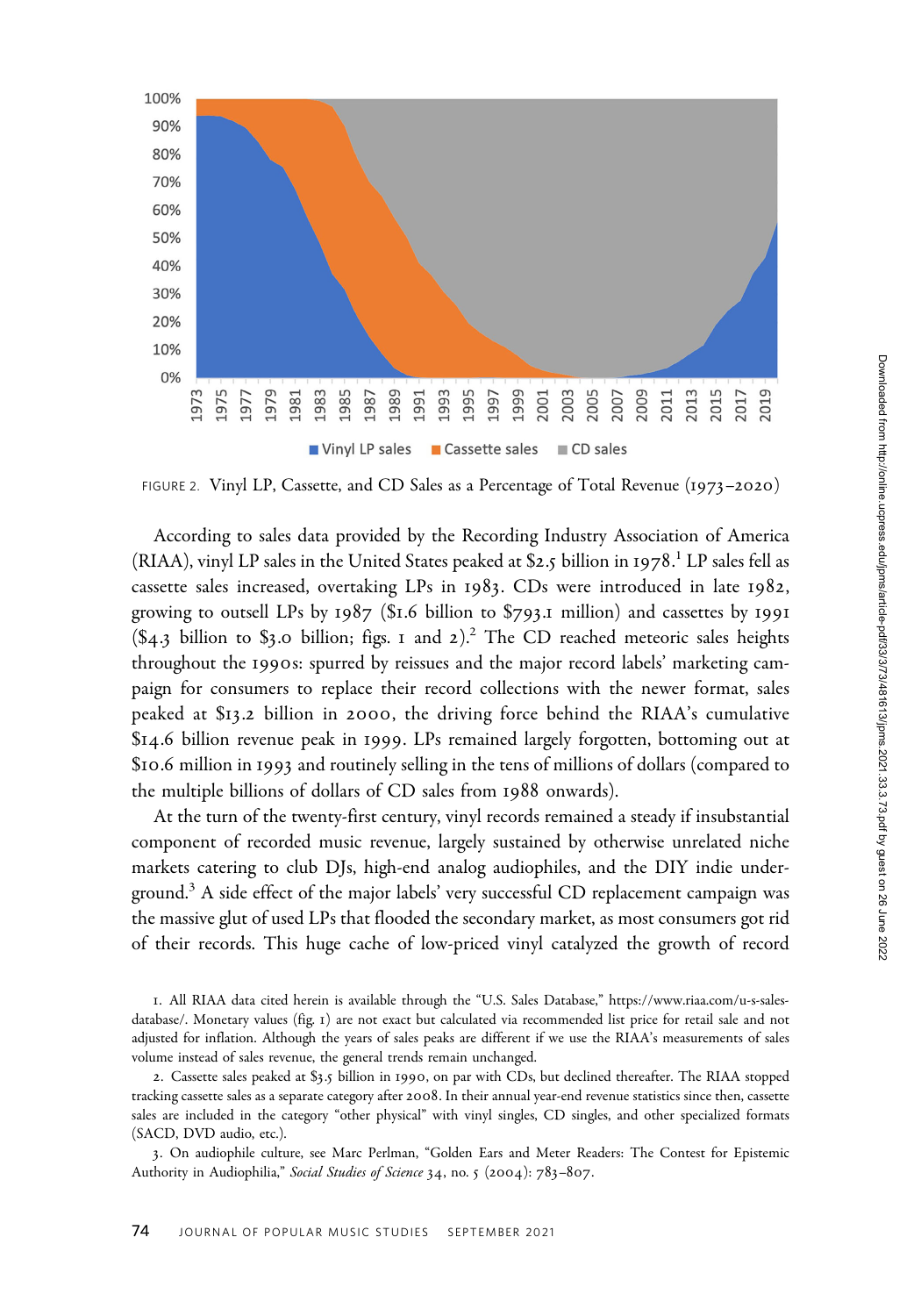collecting among remaining collectors, younger collectors new to vinyl (such as myself, who started buying LPs for a dime apiece at garage sales in the 1990s), and sample-based music producers. In popular culture, record collectors were parodied as eccentric and introverted in works such as Nick Hornby's High Fidelity, Daniel Clowes's Ghost World, and the feature films based on both.<sup>4</sup> Music journalists such as Brett Milano and Amanda Petrusich tended to take a more sympathetic approach to their portraits of record collectors (wary, perhaps, of the similarities they shared); photographer Eilon Paz has profiled many collectors for his website Dust & Grooves, documenting the diversity of the record collecting community.5 Scholarly perspectives have included Will Straw's depiction of record collecting as a masculine pursuit of connoisseurship, Roy Shuker's more nuanced discussion of a mix of characteristics among collectors, Marion Leonard's discussion of record collecting's potential to decenter canons in popular music's institutionalized histories, and Sophia Maalsen and Jessica McLean's analysis of record collecting's lack of gender diversity (in which women's collecting is framed as that of "consumers," in contrast to men's "serious, authentic record collecting") both reflecting and reproducing that of the music industries.<sup>6</sup>

In short, there was a lot to say about the continued vitality of vinyl LPs and record collecting culture throughout the 1990s and early 2000s. Nevertheless, music industry observers followed the industries' lead and instead attended to the narratives of capital. After the heights of the 1990s, sales of CDs started declining steadily in 2001 in a seemingly unstoppable slide the RIAA attributed to digital piracy.<sup>7</sup> A decade after CD sales peaked in 2000, they had declined  $74\%$  to \$3.4 billion (fig. 1).<sup>8</sup> This decline had the makings of another format shift, albeit one neither planned nor promoted by the major record labels. The transition to individual digital files (mostly compressed .mp3 files, but also including many other formats) was instead driven by consumers, supported and exploited by technology companies (such as Apple), and only grudgingly (and belatedly, following and overlapping with a period of resistance) accepted by the major record labels.

4. Nick Hornby, High Fidelity (New York: Riverhead Books, 1995); Daniel Clowes, Ghost World (Seattle: Fantagraphics Books, 1998).

5. Brett Milano, Vinyl Junkies: Adventures in Record Collecting (New York: St. Martin's Griffin, 2003); Amanda Petrusich, Do Not Sell At Any Price: The Wild, Obsessive Hunt for the World's Rarest 78rpm Records (New York: Scribner, 2014);<https://dustandgrooves.com>; Eilon Paz, Dust & Grooves: Adventures in Record Collecting (Berkeley: Ten Speed Press, 2015).

6. Will Straw, "Sizing Up Record Collectors: Gender and Connoisseurship in Rock Music Culture," in Sexing the Groove: Popular Music and Gender, ed. Sheila Whiteley (London: Routledge, 1997), 3-16; Roy Shuker, "Beyond the 'High Fidelity' Stereotype: Defining the (Contemporary) Record Collector," Popular Music 23, no. 3 (2004): 311–30; Marion Leonard, "Constructing Histories through Material Culture: Popular Music, Museums and Collecting," Popular Music History 2, no. 2 (2007): 147-67; Sophia Maalsen and Jessica McLean, "Record Collections as Musical Archives: Gender, Record Collecting, and Whose Music Is Heard," Journal of Material Culture 23, no. 1  $(2018): 54.$ 

7. See, e.g., Steve Knopper, Appetite for Self-Destruction: The Spectacular Crash of the Record Industry in the Digital Age (New York: Free Press, 2009); Greg Kot, Ripped: How the Wired Generation Revolutionized Music (New York: Scribner, 2009); Lee Marshall, "The Recording Industry in the Twenty-First Century," in The International Recording Industries, ed. Lee Marshall (New York: Routledge, 2013), 53-74; Stephen Witt, How Music Got Free: The End of an Industry, the Turn of the Century, and the Patient Zero of Piracy (New York: Viking, 2015).

8. By comparison, LP sales dropped almost 79% to \$532.2 million in the decade following the format's sales peak in 1978 (fig. 1).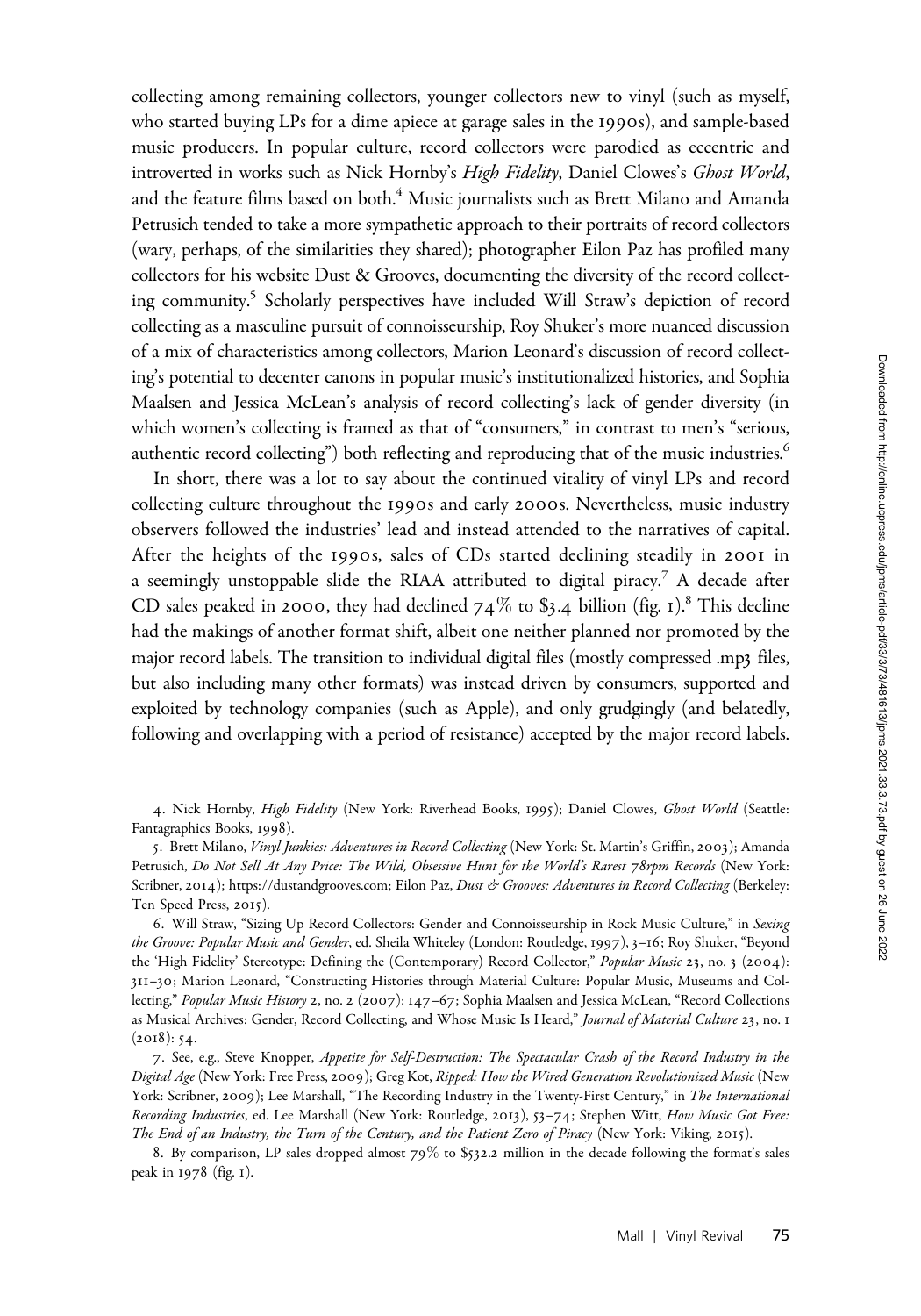But then a funny thing happened: while CD sales shrank as a result of this format shift, vinyl sales started increasing. By 2010, LP sales reached \$88.9 million—a revenue level not seen in twenty years. Journalists thought this newsworthy, reporting on the vinyl revival as a quirky fad driven by a nostalgic fetishization of the supposedly extinct format.<sup>9</sup> "Don't call it a comeback," Jay-Z might have admonished; indeed, LPs have only experienced a revival if one ignores the passionate collectors, indie record labels, and DJs who kept the format afloat during the intervening two decades. And yet, vinyl's commercial revival reignited popular attention to LPs and showed no signs of abating throughout the 2010s. The few remaining record pressing plants added a third shift to keep up with increased demand, and new ones opened; record stores, whose decline paralleled that of CDs, rebounded by prioritizing LPs over CDs; turntable sales grew; new books and documentary films celebrated vinyl culture; used record fairs attracted collectors willing to pay premium prices for now-rare commodities; customers queued up on sidewalks for hours on Record Store Day.

LP sales topped \$619.6 million in 2020, outselling CDs for the first time since 1986. $^{10}$ Indeed, from 2010 to 2020 CD sales decreased by  $85\%$  while LP sales increased by almost 600% (figs. 1 and 2). In 2021, vinyl's commercial success is passé; discussing it as a revival seems almost quaint. Younger consumers, after all, have barely known a world in which vinyl was nearly extinct, and the rest of us are no longer surprised nor dismayed by its staying power. LP sales revenue overtaking that of CDs was all but a foregone conclusion and barely remarked upon. Indeed, the discussions about why vinyl sales are increasing have all but disappeared, even if the reasons themselves still resonate with many collectors: nostalgia, the importance of material traces in an increasingly digital world, a belief in vinyl's superior sound, a desire to support artists monetarily, and the materiality of fandoms (particularly when live concerts have all but ceased during the COVID-19 pandemic), among others. In 2021, however, vinyl's continued commercial growth reflects its return to status as a mass market commodity more than any of these other reasons: as the major labels expand their vinyl production and big box retailers increasingly stock records, LP sales by major label artists (including catalog reissues) outpace those within the niche genre and audiophile markets that sustained the format for almost two decades. The vinyl revival, it seems, is here to stay.  $\blacksquare$ 

## BIBLIOGRAPHY

Browne, David. "Vinyl Returns in the Age of MP3." Rolling Stone, 12 June 2008. Clowes, Daniel. Ghost World. Seattle: Fantagraphics Books, 1998.

9. See, e.g., David Browne, "Vinyl Returns in the Age of MP3," Rolling Stone, 12 June 2008; Greg Kot, "Vinyl Spins to the Forefront Again," Chicago Tribune, 5 October 5, [http://www.chicagotribune.com/features/arts/chi](http://www.chicagotribune.com/features/arts/chi-vinyl-cover-1005oct05,0,6053656)[vinyl-cover-](http://www.chicagotribune.com/features/arts/chi-vinyl-cover-1005oct05,0,6053656)1005oct05,0,6053656.story; Jonathan Perry, "Vinyl Goes from Throwback to Comeback," The Boston Globe, 2 June 2008, [http://www.boston.com/ae/music/articles/](http://www.boston.com/ae/music/articles/2008/06/02/vinyl_goes_from_throwback_to_comeback)2008/06/02/vinyl\_goes\_from\_throwback\_to\_ [comeback/](http://www.boston.com/ae/music/articles/2008/06/02/vinyl_goes_from_throwback_to_comeback); Alex Williams, "Another Spin for Vinyl," The New York Times, 31 August 2008, sec. Fashion & Style, [http://www.nytimes.com/](http://www.nytimes.com/2008/08/31/fashion/31vinyl.html)2008/08/31/fashion/31vinyl.html; Allan Kozinn, "Vinyl Records Are Making a Comeback," The New York Times, 9 June 2013, sec. Arts / Music, [http://www.nytimes.com/](http://www.nytimes.com/2013/06/10/arts/music/vinyl-records-are-making-a-comeback.html)2013/06/10/arts/ [music/vinyl-records-are-making-a-comeback.html.](http://www.nytimes.com/2013/06/10/arts/music/vinyl-records-are-making-a-comeback.html)

10. The RIAA reported \$483.3 million CD sales revenue in 2020 (fig.1).